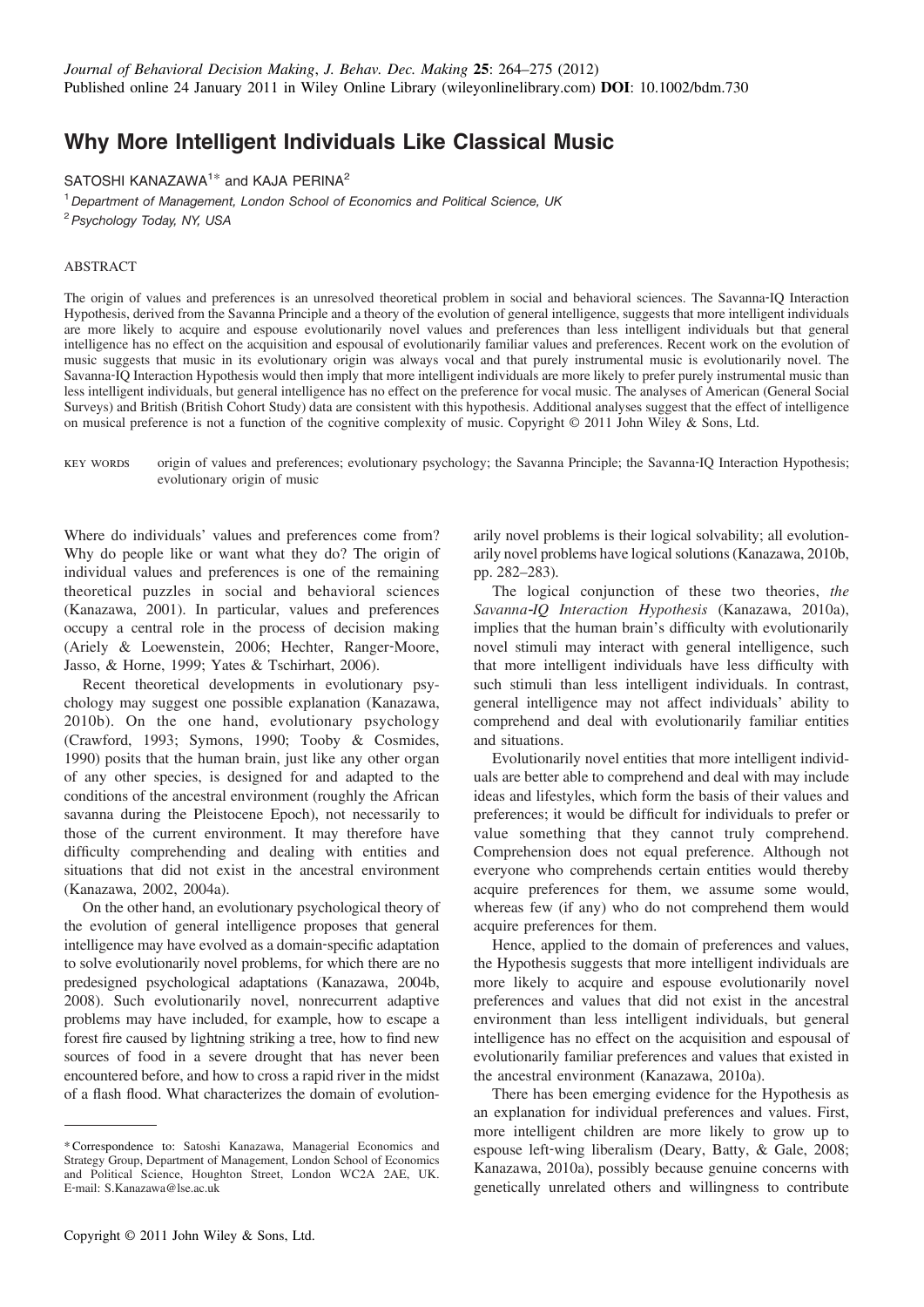private resources for the welfare of such others—liberalism —may be evolutionarily novel. Even though past studies show that women are more liberal than men (Lake & Breglio, 1992; Shapiro & Mahajan, 1986; Wirls, 1986) and blacks are more liberal than whites (Kluegel & Smith, 1986; Sundquist, 1983), the effect of childhood intelligence on adult liberalism is twice as large as the effect of sex or race (Kanazawa, 2010a).

Second, more intelligent children are more likely to grow up to be atheists (Kanazawa, 2010a), possibly because belief in higher powers, as a consequence of over-inference of agency behind otherwise natural phenomena, may be part of evolved human nature (Atran, 2002; Boyer, 2001; Guthrie, 1993; Haselton & Nettle, 2006; Kirkpatrick, 2005), and atheism may therefore be evolutionarily novel. Even though past studies show that women are much more religious than men (Miller & Hoffmann, 1995; Miller & Stark, 2002), the effect of childhood intelligence on adult religiosity is twice as large as that of sex (Kanazawa, 2010a).

Third, more intelligent boys (but not more intelligent girls) are more likely to grow up to value sexual exclusivity (Kanazawa, 2010a), possibly because humans were naturally polygynous throughout evolutionary history (Alexander, Hoogland, Howard, Noonan, & Sherman, 1979; Harvey & Bennett, 1985; Kanazawa & Novak, 2005; Leutenegger & Kelly, 1977; Pickford, 1986). Either under monogamy or polygyny, women are expected to be sexually exclusive to one mate; in sharp contrast, men in polygynous marriage are not expected to be sexually exclusive to one mate, whereas men in monogamous marriage are. So, sexual exclusivity may be evolutionarily novel for men but not for women.

Fourth, more intelligent children are more likely to grow up to be nocturnal, going to bed and waking up later (Kanazawa & Perina, 2009), possibly because nocturnal life was rare in the ancestral environment where our ancestors did not have artificial sources of illumination until the domestication of fire. Ethnographies of contemporary hunter-gatherers suggest that our ancestors may have woken up shortly before dawn and gone to sleep shortly after dusk. Night life may therefore be evolutionarily novel.

Fifth, the human consumption of psychoactive substances, such as alcohol, tobacco, and drugs, is evolutionarily novel, all originating less than 10 000 years ago. Thus, the Hypothesis would predict that more intelligent individuals are more likely to consume alcohol, tobacco, and drugs. The analyses of two prospectively longitudinal data sets with nationally representative samples in the UK and the USA support the prediction. More intelligent individuals consume more alcohol more frequently, smoke more tobacco (but only in the USA), and use more illegal drugs (Kanazawa & Hellberg, 2010).

Finally, criminals on average have lower intelligence than the general population (Wilson & Herrnstein, 1985; Herrnstein & Murray, 1994). This is consistent with the Hypothesis because, although much of what we call interpersonal crime today is evolutionarily familiar, the institutions that control, detect, and punish such behavior are evolutionarily novel (Kanazawa, 2009). Murder, assault, robbery, and theft were probably routine means of intrasexual male competition for resources and mates in the ancestral environment. We may infer this from the fact that behavior that would be classified as criminal if engaged in by humans are quite common among other species (Ellis, 1998), including other primates (de Waal, 1989, 1992; de Waal, Luttrell, & Canfield, 1993). It also explains the "exception that proves the rule," why more intelligent individuals are more likely to consume illegal drugs (Kanazawa & Hellberg, 2010). Unlike most interpersonal and property crimes, the consumption of such substances is evolutionarily novel. It is not legality per se that matters but evolutionary novelty of the behavior.

However, there was very little formal third‐party enforcement of norms in the ancestral environment, only second-party enforcement (victims and their kin and allies) or informal third‐party enforcement (ostracism). It therefore makes sense from the perspective of the Hypothesis that men with low intelligence may be more likely to resort to evolutionarily familiar means of competition for resources (theft rather than full‐time employment) and mating opportunities (rape rather than computer dating) and not to comprehend fully the consequences of criminal behavior imposed by evolutionarily novel entities of law enforcement.

# EVOLUTIONARY ORIGINS OF MUSIC

What is the evolutionary origin of music? Why are humans musical?

In comparison to evolutionary origins and functions of language and art, anthropologists and archeologist have paid scant attention to the origin of music. In his book The Singing Neanderthals: The Origins of Music, Language, Mind and Body (2005), the cognitive archeologist Steven Mithen offers a novel theory of the evolution of music. Mithen argues that language and music had a common precursor, in what Brown (2000) calls "musilanguage," which later developed into two separate systems of music and language.

There are two distinct approaches to the evolution of language. The compositional approach (Bickerton, 1990; Jackendoff, 2000) avers that words came before sentences. A lexicon of words that referred to specific entities, such as "meat," "fire," and "hunt," emerged first and were later combined into phrases and then sentences. Grammar emerged at the end to dictate how words could be combined into sentences.

In contrast, the holistic approach (Wray, 1998) proposes that sentences came before words. It suggests that the precursor to human language was a communication system composed of messages in the form of arbitrary strings of sounds rather than words. Each indivisible utterance or sequence of sounds was associated with a specific meaning. These utterances were later segmented into words, which could then be recombined to create further utterances.

Mithen favors the latter view. As evidence, he points to the fact that all nonhuman primate utterances, such as vervet monkey's alarm calls, rhythmic chatters of geladas, duets of pair‐bonded gibbons, and pant‐hoots of chimpanzees, are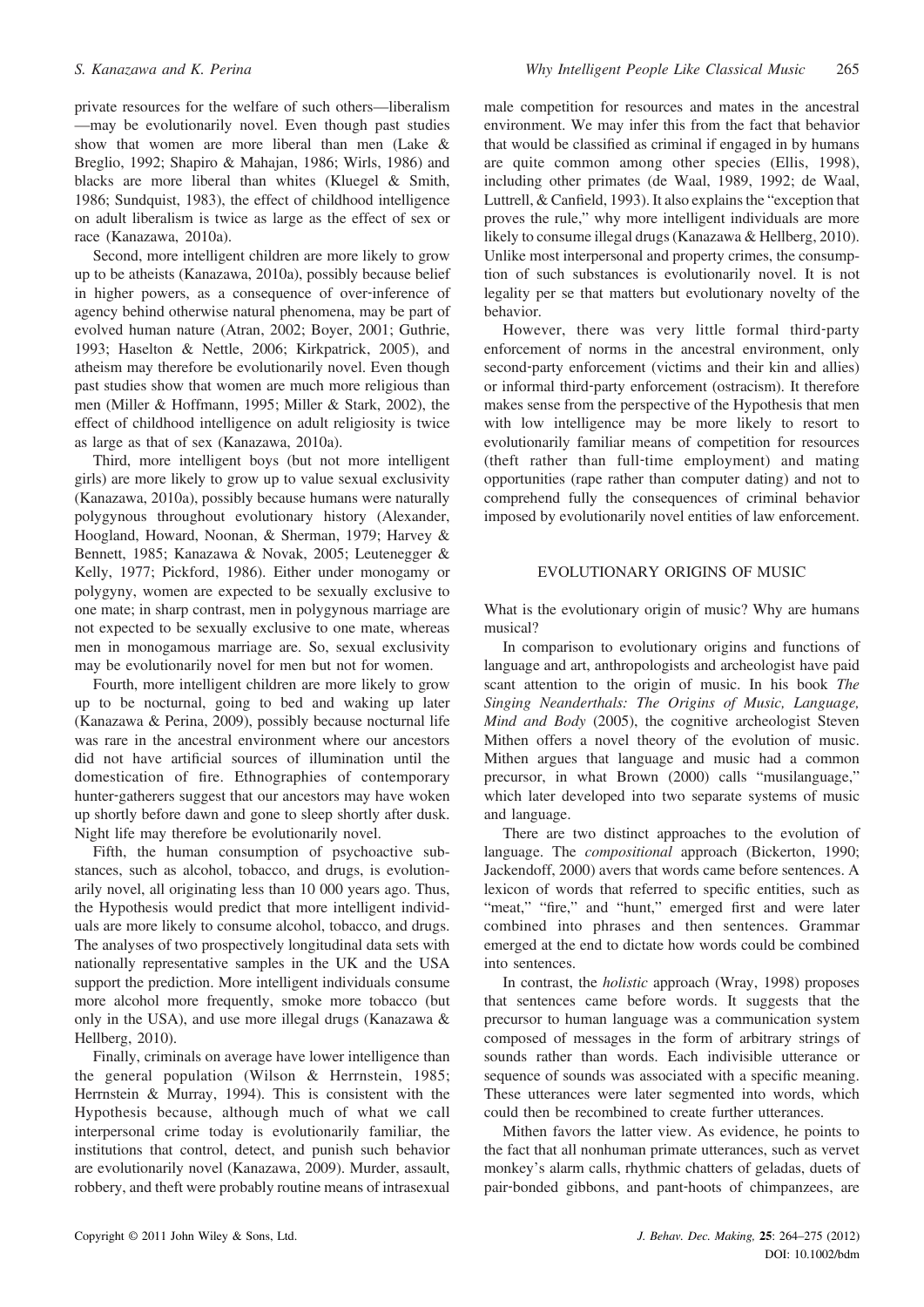holistic and indivisible (Mithen, 2005, pp. 105–121). In other words, nonhuman primates do not have words, even though their utterances as a whole convey specific meanings and emotions. Some primatologists disagree, however. Zuberbühler (2002, 2003), for example, argues, in support of the compositional approach, that Diana and Campbell's monkey calls have both syntactic and semantic rules, which can be used to combine elements ("words") to produce further utterances. The debate on the origin of human language between the compositional and holistic approaches is far from closed.

Studies demonstrate that the meanings and the emotions of primate utterances may be shared by different primate species. When macaque vocalizations made in specific social contexts as expressions of contentment, pleading, dominance, anger, and fear are recorded and then played back, Finnish children and adults are able to interpret accurately what the expressed emotions are (Leinonen, Linnankoski, Laakso, & Aulanko, 1991; Linnankoski, Laakso, Aulanko, & Leinonen, 1994). Another study shows that words spoken by Finnish and English speakers in the social context of contentment, pleading, dominance, anger, and fear have the same acoustic waveforms as the macaque vocalizations made in the corresponding contexts (Leinonen, Laakso, Carlson, & Linnankoski, 2003). It is as though humans and macaques may be able to communicate with each other through the use of holistic utterances and messages.

Mithen contends that human proto-language was *holistic*, manipulative (it was designed to induce desired emotions and behavior in other individuals), multimodal (it involved not only vocal utterances but also gesture and dance), musical (the utterances had distinct pitches, rhythms, and melodies), and *mimetic*. This proto-language eventually evolved into two systems of communication: music to express emotions and language to transmit information. To demonstrate the common evolutionary origin of music and language, Mithen (2005, pp. 28–68) surveys a large number of clinical cases of individuals with amusia (absence of musical abilities while retaining some linguistic abilities) and aphasia (absence of linguistic abilities while retaining some musical abilities). These case studies largely show that music and language are based on discrete modules in the brain; some of these are separate and dedicated to one or the other, whereas others are shared.

If Mithen is right, if music and language share a common evolutionary origin in holistic, musical utterances designed to convey messages, one possible implication is that music, in its evolutionary origin, was necessarily and invariably vocal. If Mithen is right, then all music in its evolutionary origin were songs that individuals sang to express their desires and emotions, in an attempt to induce desired emotions and behavior in others. In other words, *music in its* evolutionary origin was never purely instrumental.

It may be instructive to note in this context that Blackfoot Indians have a word for "song" but not for "instrumental music" (Nettl, 1983). The language of the Pirahã in the Amazon forest in Brazil (Everett, 2005) may be an extant example of a musilanguage, which Mithen envisions as the precursor to the modern language and music. Although the Pirahã language does have words, it has the fewest number of vowels (three) and consonants (seven for women, eight for men) of all known human languages. "The Pirahã people communicate almost as much by singing, whistling, and humming as they do using consonants and vowels. Pirahã prosody is very rich, with a well-documented five-way weight distinction between syllable types" (Everett, 2005, p. 622).

The former professional musician and current academic linguist (as well as the originator of the holistic approach to the evolutionary origin of language) Alison Wray (2006) notes that, "To my taste, western classical music (as indeed most other musical traditions worldwide) is different in kind [from musical expressions in evolutionary history]. Its production is, for a start, subject to a heavy burden of learning that few master. There is no naturally facilitated access to the comprehension (let alone creation) of the kinds of melodies, harmonies and rhythms found in the works of Bach or Schoenberg: no equivalent—for music of this kind —of first language acquisition." In other words, classical music of Bach, Schoenberg, and others is evolutionarily novel, partly, we contend, because it is largely or entirely instrumental.

Consistent with Wray's assertion, we observe that a far greater proportion of the general population can (and spontaneously do) sing songs than play musical instruments. For example, the incidence of tone deafness in the UK is estimated to be about 4–5% (Kalmus & Fry, 1980). In other words, 95% of people can sing adequately (and some of the tone‐deaf people nonetheless often do sing). The proportion of the general population who play musical instruments adequately is nowhere near as high. Further, in many cases of playing musical instruments (such as the guitar and the piano), it is often accompanied by singing.

In the context of the Savanna-IO Interaction Hypothesis, then, the theory by Mithen suggests that *more intelligent* individuals today are more likely to appreciate purely instrumental music than less intelligent individuals because such music is evolutionarily novel, while general intelligence has no effect on the appreciation of vocal music.

The study by Rentfrow and Gosling (2003) shows that more intelligent individuals prefer "reflective and complex" genre of music (which includes classical, jazz, blues, and folk), but they also prefer "intensive and rebellious" music (alternative, rock, and heavy metal). Less intelligent individuals in their study prefer "upbeat and conventional" music (country, pop, religious, and sound tracks). In a recent study, Chamorro‐Premuzic and Furnham (2007, p. 177) identify three distinct "uses" of music: "namely emotional (i.e. music for emotional regulation such as mood manipulation), cognitive (i.e. rational musical appreciation or intellectual processing of music), and background (i.e. music as background for social events, work or interpersonal interaction)." Their data show that more intelligent individuals are more likely to use music for "cognitive" purposes, but intelligence is not correlated with the "emotional" use of music. If Mithen's view of the evolution of music is correct, then the original function of music was to induce certain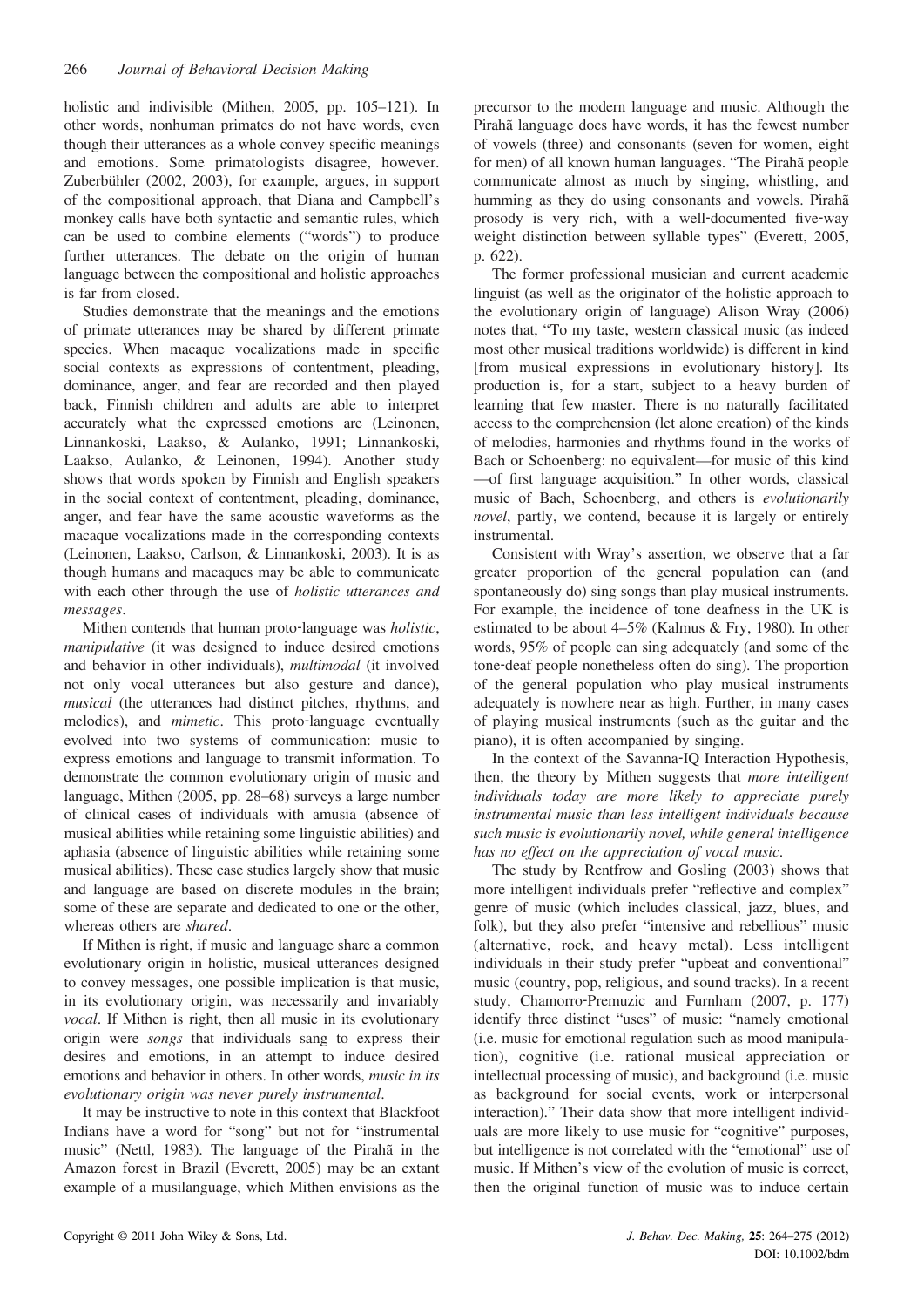emotions in self and others, and its "cognitive" use would be evolutionarily novel. It is therefore possible to interpret the findings by Chamorro‐Premuzic and Furnham (2007) as being consistent with the prediction of the Savanna‐IQ Interaction Hypothesis.

In the following section, we will provide an empirical test of our hypothesis that more intelligent individuals are more likely to prefer purely instrumental music than less intelligent individuals, but general intelligence has no effect on individuals' preference for vocal music. We will test the hypothesis with both American and British data with large, representative samples.

# EMPIRICAL ANALYSES

#### American sample

## Data

The National Opinion Research Center at the University of Chicago has administered the General Social Surveys (GSS) either annually or biennially since 1972. Personal interviews are conducted with a nationally representative sample of non‐institutionalized adults in the USA. The sample size is about 1500 for each annual survey and about 3000 for each biennial one. The exact questions asked in the survey vary by the year. In our analysis, we use the 1993 GSS, which includes specific questions about the respondents' taste in music.

#### Dependent variable: music preference

In 1993 only, the GSS asks its respondents about their preference for 18 different types of music. The question is "I'm going to read you a list of some types of music. Can you tell me which of the statements on this card comes closest to your feeling about each type of music?" The respondent can answer on a five-point scale (reverse coded):  $1 =$  dislike it very much;  $2 =$  dislike it;  $3 =$  have mixed feelings;  $4 =$  like it; and  $5 =$  like it very much. The 18 genres of music asked are "big band," "bluegrass," "country western," "blues or R&B," "Broadway musicals," "classical," "folk," "gospel," "jazz," "Latin," "easy listening," "new age," "opera," "rap," "reggae," "contemporary rock," "oldie," and "heavy metal."

Of the 18 types of music, we classify big band, classical, and easy listening as entirely or largely "instrumental" and the rest as entirely or largely "vocal." We admit that the dichotomization is necessarily approximate at best; for example, some of both classical and big band music is vocal. However, we classify the genres according to whether the majority of the genre is largely instrumental or vocal.

It is debatable whether or not jazz is largely instrumental or largely vocal. However, all our substantive conclusions below remain exactly the same if we classify it as instrumental. Because Rentfrow and Gosling (2003) show that more intelligent individuals prefer to listen to jazz, our classification of jazz as largely vocal provides a statistically conservative test of our prediction derived from the Savanna‐ IQ Interaction Hypothesis. The fact that there are so many more vocal musical genres than instrumental ones in itself suggests the vocal origin of music.

For a measure of preference for instrumental music, we compute the mean score for the three instrumental genres; for a measure of preference for vocal music, we compute the mean score for the 15 vocal genres. In constructing these indices and using them as dependent variables in ordinary least squares (OLS) regression models, we in effect treat the original five‐point ordinal scale as interval. However, treating the dependent variables as ordinal and using the ordinal regression models (McCullagh, 1980) produce identical substantive conclusions.

### Independent variable: intelligence

The GSS measures the verbal intelligence of its respondents by asking them to select a synonym for a word out of five candidates. Half the respondents in each GSS sample (including the 1993 sample that we use) answer 10 of these questions, and their total score (the number of correct responses) varies from 0 to 10. The raw score is then normalized into a standard IQ metric, with a mean of 100 and a standard deviation of 15.

This is strictly a measure of verbal intelligence, not of general intelligence. However, verbal intelligence is known to be highly correlated with (and thus heavily loads on) general intelligence. The extensive review of 36 studies by Miner (1957) showed that the median correlation between vocabulary and general intelligence is 0.83. Wolfle (1980) reported that the correlation between a full‐scale IQ test (Army General Classification Test) and the GSS synonyms measure that we use here is 0.71. As a result, the GSS synonyms measure has been used widely by intelligence researchers to assess trends in general intelligence (Huang & Hauser, 1998).

## Control variables

In addition to intelligence, we control for the following variables in the OLS regression models: age (in years); race (1 if black); sex (1 if male); education (in years of formal schooling); annual family income (in 21 equidistant ordinal categories, from  $1 =$ less than \$1000 to  $21 =$ more than \$75 000, treated here as interval); religion (in four dummies for Catholic, Jewish, Protestant, and other, with none as the reference category); whether the respondent is currently married (1 if yes); whether the respondent has ever been married (1 if yes); and the total number of children.

# Results

The inspection of the variance inflation factors for all independent variables suggests that multicollinearity is not a problem at all in our regression analysis (O'Brien, 2007). Table 1 presents the analysis of the 1993 GSS data. Column (1) shows the result of the OLS multiple regression analysis where the GSS respondents' mean preference for instrumental music is regressed on their verbal intelligence and a set of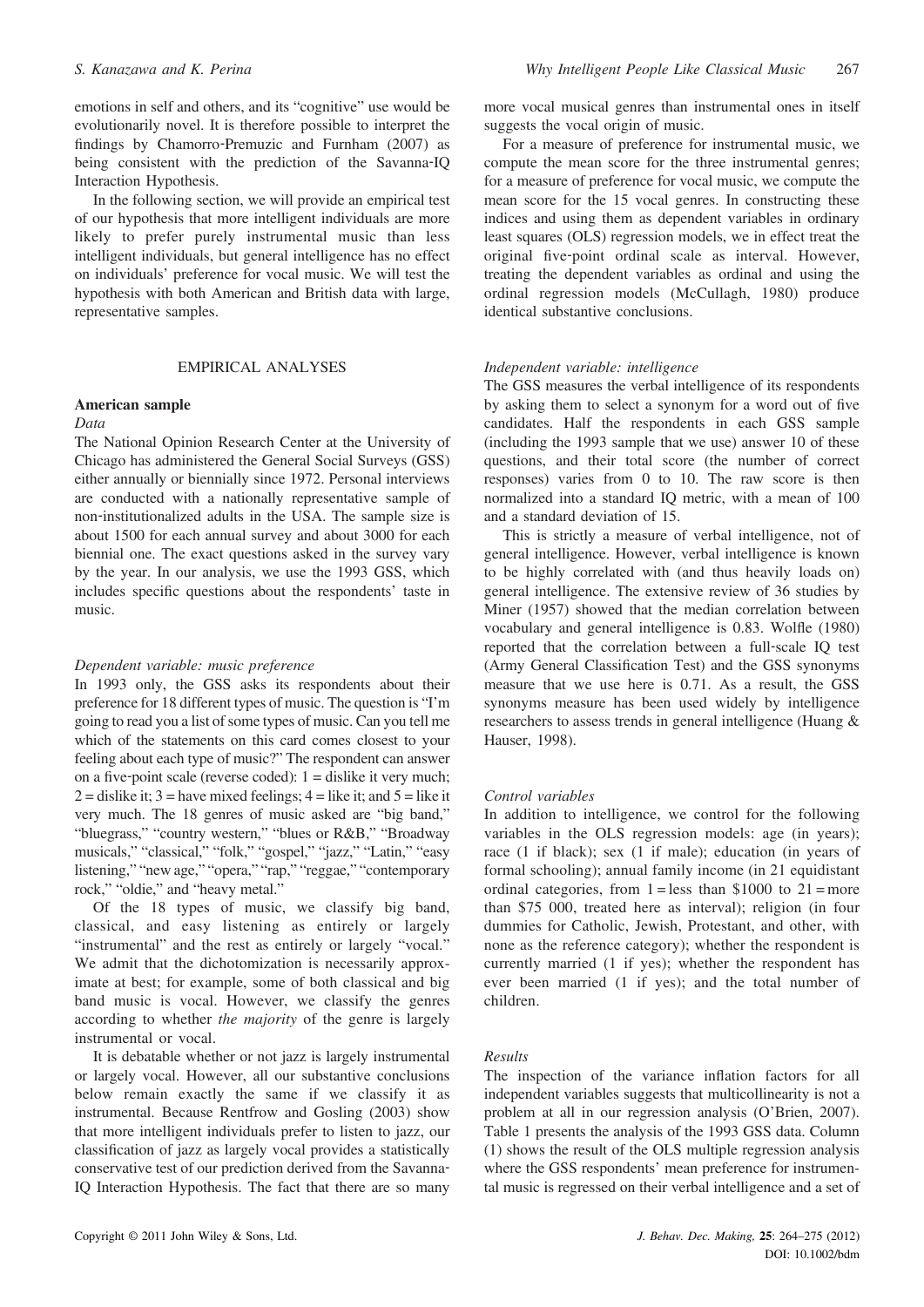Table 1. Effect of intelligence on preference for instrumental versus vocal music, American sample (U.S. General Social Survey, 1993)

|                               | (1)          | (2)<br>Vocal |  |
|-------------------------------|--------------|--------------|--|
|                               | Instrumental |              |  |
| Verbal intelligence           | $0.0069**$   | 0.0034       |  |
|                               | (0.0022)     | (0.0018)     |  |
|                               | 0.1245       | 0.0954       |  |
| Age                           | $0.0139***$  | $-0.0048**$  |  |
|                               | (0.0019)     | (0.0016)     |  |
|                               | 0.2880       | $-0.1462$    |  |
| Race $(1 = black)$            | $-0.1053$    | 0.0908       |  |
|                               | (0.1002)     | (0.0782)     |  |
|                               | -0.0369      | 0.0518       |  |
| Sex $(1 = male)$              | $-0.0606$    | $-0.0789$    |  |
|                               | (0.0548)     | (0.0438)     |  |
|                               | $-0.0375$    | $-0.0769$    |  |
| Education                     | 0.0549****   | $0.0199*$    |  |
|                               | (0.0111)     | (0.0092)     |  |
|                               | 0.2075       | 0.1152       |  |
| Family income                 | 0.0065       | 0.0041       |  |
|                               | (0.0066)     | (0.0053)     |  |
|                               | 0.0407       | 0.0411       |  |
| Religion                      |              |              |  |
| Catholic                      | 0.1411       | $-0.0364$    |  |
|                               | (0.1055)     | (0.0801)     |  |
|                               | 0.0731       | $-0.0293$    |  |
| Protestant                    | 0.0031       | 0.0057       |  |
|                               | (0.0963)     | (0.0709)     |  |
|                               | 0.0019       | 0.0054       |  |
| Jewish                        | $-0.2856$    | 0.0724       |  |
|                               | (0.2251)     | (0.1628)     |  |
|                               | $-0.0452$    | 0.0199       |  |
| Other                         | 0.1656       | 0.0234       |  |
|                               | (0.2034)     | (0.1642)     |  |
|                               | 0.0299       | 0.0064       |  |
| Currently married $(1 = yes)$ | $-0.0603$    | $-0.1079$    |  |
|                               | (0.0721)     | (0.0588)     |  |
|                               | $-0.0371$    | $-0.1049$    |  |
| Ever married $(1 = yes)$      | 0.1344       | 0.0149       |  |
|                               | (0.0961)     | (0.0756)     |  |
|                               | 0.0634       | 0.0121       |  |
| Number of children            | $-0.0362$    | $-0.0140$    |  |
|                               | (0.0188)     | (0.0163)     |  |
|                               | $-0.0769$    | $-0.0450$    |  |
| Constant                      | 1.2875       | 2.7123       |  |
|                               | (0.2413)     | (0.1868)     |  |
| $R^2$                         | 0.1659       | 0.0925       |  |
|                               | 786          | 543          |  |
| $\boldsymbol{n}$              |              |              |  |

Note: "Instrumental" music includes "big band," "classic," and "easy listening."

"Vocal" music includes "blues," "bluegrass," "contemporary rock," "country," "folk," "gospel," "heavy metal," "jazz," "Latin," "musicals," "new age," "oldies," "opera," "rap," and "reggae."

Main entries are unstandardized regression coefficients.

Numbers in parentheses are standard errors.

Numbers in italics are standardized coefficients (betas).

\*  $p < 0.05$ , \*\*  $p < 0.01$ , \*\*\*  $p < 0.001$ , and \*\*\*\*  $p < 0.0001$ .

control variables. It shows that, net of age, race, sex, education, family income, religion, current and past marital status, and the number of children, more intelligent Americans are more likely to prefer instrumental music (such as big band, classical, and easy listening) than less intelligent Americans. Consistent with the prediction derived from the Savanna‐IQ Interaction Hypothesis, verbal intelligence significantly increases the preference for instrumental music among the GSS respondents  $(b=0.0069, p<0.01,$  $beta = 0.1245$ . The effect size for intelligence, using the standardized regression coefficient as a proxy, is 0.1245,

which is moderate for survey data. The only other significant predictors of preference for instrumental music are age  $(b = 0.0139, p < 0.0001, \text{beta} = 0.2880)$  and education  $(b = 0.0549, p < 0.0001, \text{beta} = 0.2075)$ . Both age and education significantly increase the respondent's preference for instrumental music, and their effects are stronger than that of intelligence. None of the other sociodemographic characteristics of the respondent significantly predict preference for instrumental music.

Table 1, Column (2), shows the result of the OLS multiple regression analysis where the GSS respondents' mean preference for vocal music is regressed on their verbal intelligence and a set of control variables. It shows that, net of the same control variables, more intelligent Americans are not more likely to prefer vocal music. Once again, consistent with the prediction derived from the Savanna‐IQ Interaction Hypothesis, intelligence does not significantly affect the preference for vocal music among the GSS respondents  $(b=0.0034, \text{ not significant, beta}=0.0954)$ . As before, age and education significantly predict preference for vocal music, although, unlike with instrumental music, they have opposite effects. Age significantly decreases preference for vocal music ( $b = -0.0048$ ,  $p < 0.01$ , beta =  $-0.1462$ ), whereas education significantly increases it  $(b=0.0199, p<0.05,$ beta = 0.1152). No other sociodemographic characteristics of the respondent significantly predicts preference for vocal music. The analysis of the GSS data presented in Table 1 supports the prediction of the Savanna‐IQ Interaction Hypothesis that more intelligent individuals are more likely to prefer (evolutionarily novel) instrumental music, whereas intelligence has no effect on preference for (evolutionarily familiar) vocal music.

# British sample

#### Data

The British Cohort Study (BCS), originally developed as the British Birth Survey and a sequel to the 1958 National Child Development Study, includes all babies born in Great Britain (England, Wales, and Scotland) during the week of 05–11 April 1970. The initial sample contains over 17 000 babies. All surviving members of the cohort, who still reside in the UK (Great Britain plus Northern Ireland), have since been observed in 1975 (at age 5), 1980 (age 10), 1986 (age 16), 1996 (age 26), and 2000 (age 30). We use the 1986 follow-up data because they contain extensive information on the respondents' leisure activity, including musical preferences, as well as a measure of their intelligence.

#### Dependent variable: music preference

The 1986 follow-up of the BCS asks the respondent's musical preference for 12 different types of music. The question is "What sort of music do you listen to usually?" The respondent can answer a yes or a no to each of the 12 genres. We categorize "classical" and "light music" (easy listening or "elevator music") as entirely or largely "instrumental" music, and "folk music," "disco," "reggae," "soul," "heavy rock," "funk,"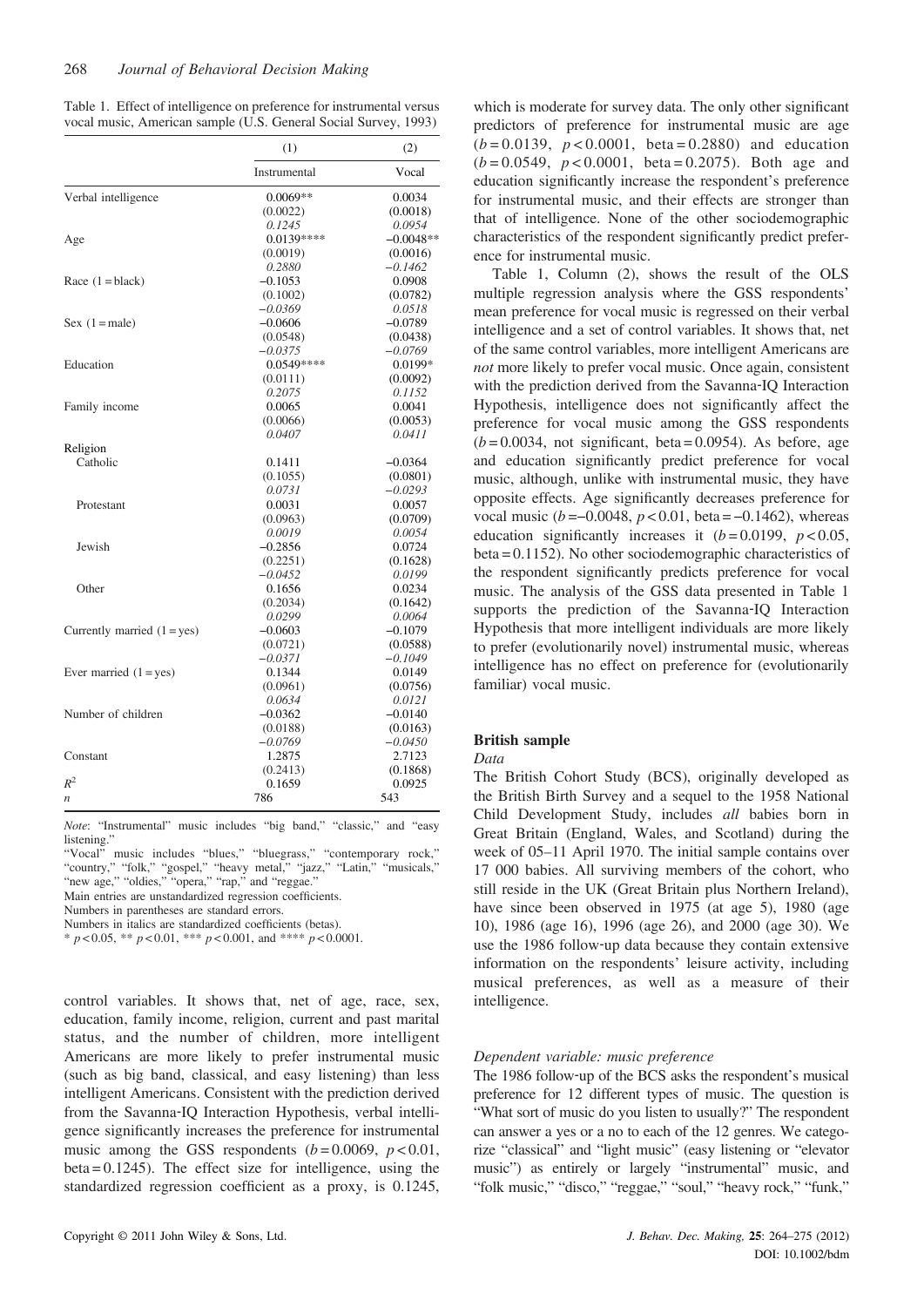"electronic,"<sup>1</sup> "punk," "other pop music," and "other" as entirely or largely "vocal" music. For a measure of preference for instrumental music, we compute the mean score across the two instrumental genres; for a measure of preference for vocal music, we compute the mean score for the 10 vocal genres. In constructing these indices and in using them as dependent variables in OLS regression models, we treat the original binary response as interval. However, treating the dependent variables as ordinal and using the ordinal regression models (McCullagh, 1980) produce identical substantive conclusions.

In addition to music preference, BCS86 measures the respondent's TV‐viewing habits, by asking about 22 different types of TV programs. The respondent can answer on a threepoint scale:  $1 =$  view it as little as I can;  $2 =$  view it some of the time; and  $3 =$  view it as much as I can. Two of the 22 types of TV programs refer to music: pop/rock music and classical music. We use the respondent's preference for viewing music programs on TV as a secondary measure of music preference. Because the dependent variables are on three‐point ordinal scale, we use the ordinal regression (McCullagh, 1980) to analyze them.

### Independent variable: intelligence

The BCS86 measures the verbal intelligence of its respondents by asking them to select a synonym for a word out of five candidates. These are essentially the same type of questions as the GSS vocabulary test, which is known to correlate very highly with general intelligence (Huang & Hauser, 1998; Miner, 1957; Wolfle, 1980). Each BCS86 respondent answers 75 of these questions. Their raw score (0–75) is normalized into a standard IQ metric, with a mean of 100 and a standard deviation of 15.

#### Control variables

Because all BCS86 respondents are 16 years old and still in school, we cannot control for their educational achievement; all respondents have had the identical number of years of formal schooling. In order to separate the effect of intelligence from education, we control for the respondent's academic performance. The teacher of each BCS86 respondent rates the student's academic performance on sevenpoint scales (reverse coded):  $1 =$  "bottom" (bottom 5%);  $2 =$ "well below average" (the next 10%);  $3 =$ "below average" (the next  $20\%$ );  $4 =$  "average" (the middle  $30\%$ );  $5 =$ "above average" (the next 10%);  $6 =$ "well above average" (the next  $10\%$ ); and  $7 =$ "top" (the top 5%). We enter this measure of academic performance in our regression models in lieu of educational achievement.

In addition, we control for the following variables: sex  $(1 = male)$ ; race (with five dummies for West Indian, Asian,<sup>2</sup> Chinese, Mixed, and Other, with European as the reference category); religion (with nine dummies for Roman Catholic, the Church of England, Other Christian, Buddhist, Hindu, Islam, Jewish, Sikh, and Other, with None/Atheist as the reference category; however, there are no Buddhist respondents in our sample); family income (on an 11-point equidistant ordinal categories, from  $1 =$  less than £50/week or £2600/year, to  $11 =$ more than £500/week or £26 000/year, treated here as continuous); and mother's and father's education (both measured as the age at which the parent left formal education).

## Results

The inspection of the variance inflation factors for all independent variables once again suggests that multicollinearity is not a problem at all in our regression analysis (O'Brien, 2007). Table 2 presents the analysis of the BCS86 respondents' preference for music. Column (1) shows the result of the OLS regression analysis where BCS86 respondents' mean preference for instrumental music is regressed on their verbal intelligence and a set of control variables. It shows that, net of teacher-rated academic performance, sex, race, religion, family income, and mother's and father's education, more intelligent British 16‐year‐olds are more likely to prefer instrumental music (such as classical and light music) than their less intelligent schoolmates. Consistent with the prediction derived from the Savanna‐IQ Interaction Hypothesis, verbal intelligence significantly increases preference for instrumental music among the BCS86 respondents  $(b=0.0023, p<0.01,$  $beta = 0.0990$ . The effect size for intelligence, once again using the standardized regression coefficient as a proxy, is small (0.0990). Academic performance also has a significantly positive effect on preference for instrumental music  $(b=0.0301, p<0.001, \text{beta}=0.1303)$ . Races do not differ in their preference for instrumental music, but Hindu and Sikh religions both have significant positive effects in this model (Hindu:  $b = 0.2435$ ,  $p < 0.05$ , beta = 0.0767; Sikh:  $b = 0.3438$ ,  $p < 0.01$ , beta = 0.0857). No other sociodemographic variables included in this model significantly affect preference for instrumental music.

Table 2, Column (2), presents the result of the OLS regression analysis where BCS86 respondents' mean preference for vocal music is regressed on their verbal intelligence and a set of control variables. It shows that, net of the same control variables, more intelligent British teenagers are not more likely to prefer vocal music than their less intelligent schoolmates. Once again, consistent with the prediction derived from the Savanna-IQ Interaction Hypothesis, verbal intelligence does not have a significant effect on preference for vocal music ( $b = 0.0003$ , not significant, beta = 0.0176), nor does any other sociodemographic variable included in the model.

Table 3 presents the analyses of the BCS86 respondents' preference for watching musical programs on  $TV<sup>3</sup>$  Column

<sup>&</sup>lt;sup>1</sup>The BCS86 code book and data consistently refer to "electric" music. Because, to our knowledge, there is no genre of music called "electric," we assume that this is a typographical error for "electronic," a genre of music that was particularly popular in the UK in the 1980s.

<sup>&</sup>lt;sup>2</sup>In the UK, the racial category "Asian" refers almost exclusively to South Asians (chiefly Indian and Pakistani) and usually excludes East Asians (Chinese, Korean, and Japanese), hence the separate category "Chinese" from "Asian." However, there are no Chinese respondents in our sample.

<sup>&</sup>lt;sup>3</sup>Some of the variables in the two models presented on Table 3, namely West Indian, mixed race, and Jewish dummies for the classical music model, and West Indian dummy in the popular music model, are excluded in order to avoid complete separation (singularities in the Fisher information matrix).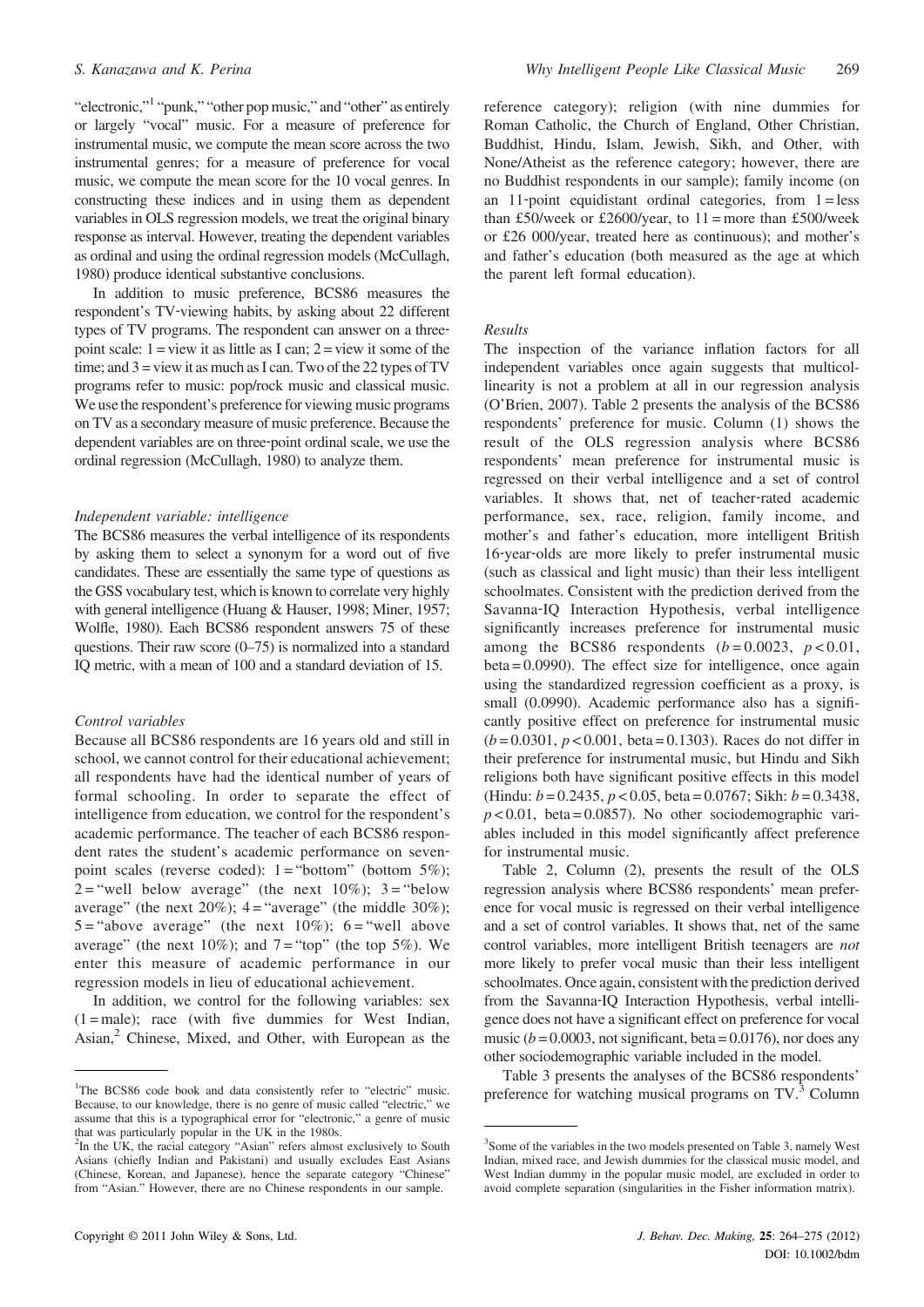Table 2. Effect of intelligence on preference for instrumental versus vocal music, British Sample (British Cohort Study, 1986 Follow‐up)

Table 3. Effect of intelligence on watching music programs on TV, British Sample (British Cohort Study, 1986 Follow‐up)

|                            | (1)          | (2)       |
|----------------------------|--------------|-----------|
|                            | Instrumental | Vocal     |
| Verbal intelligence        | $0.0023**$   | 0.0003    |
|                            | (0.0008)     | (0.0005)  |
|                            | 0.0990       | 0.0176    |
| Academic performance       | $0.0301***$  | $-0.0059$ |
|                            | (0.0082)     | (0.0050)  |
|                            | 0.1303       | $-0.0424$ |
| Sex $(1 = male)$           | $-0.0234$    | $-0.0082$ |
|                            | (0.0155)     | (0.0095)  |
|                            | $-0.0440$    | $-0.0256$ |
| Race                       |              |           |
| Asian                      | $-0.0742$    | $-0.0062$ |
|                            | (0.1074)     | (0.0660)  |
|                            | $-0.0286$    | $-0.0040$ |
| West Indian                | $-0.0042$    | 0.0559    |
|                            | (0.2576)     | (0.1582)  |
|                            | $-0.0005$    | 0.0104    |
| Mixed                      | $-0.1738$    | 0.0517    |
|                            | (0.1377)     | (0.0846)  |
|                            | $-0.0388$    | 0.0193    |
| Other                      | $-0.0328$    | $-0.0097$ |
|                            | (0.0491)     | (0.0302)  |
|                            | $-0.0195$    | $-0.0097$ |
| Religion<br>Roman Catholic | 0.0615       | 0.0080    |
|                            | (0.0365)     | (0.0224)  |
|                            | 0.0762       | 0.0166    |
| Church of England          | 0.0203       | 0.0163    |
|                            | (0.0307)     | (0.0189)  |
|                            | 0.0363       | 0.0487    |
| Other Christian            | 0.0400       | 0.0347    |
|                            | (0.0367)     | (0.0225)  |
|                            | 0.0490       | 0.0719    |
| Hindu                      | $0.2435*$    | 0.0273    |
|                            | (0.1198)     | (0.0736)  |
|                            | 0.0767       | 0.0144    |
| Islam                      | 0.1168       | 0.0022    |
|                            | (0.1095)     | (0.0672)  |
|                            | 0.0368       | 0.0012    |
| Jewish                     | 0.0846       | $-0.0960$ |
|                            | (0.1841)     | (0.1130)  |
|                            | 0.0134       | $-0.0254$ |
| Sikh                       | $0.3438**$   | 0.0766    |
|                            | (0.1310)     | (0.0804)  |
|                            | 0.0857       | 0.0320    |
| Other religion             | $-0.1030$    | $-0.0065$ |
|                            | (0.1091)     | (0.0670)  |
|                            | $-0.0281$    | $-0.0030$ |
| Family income              | $-0.0025$    | 0.0011    |
|                            | (0.0034)     | (0.0021)  |
|                            | $-0.0246$    | 0.0182    |
| Mother's education         | 0.0020       | 0.0011    |
|                            | (0.0043)     | (0.0026)  |
|                            | 0.0172       | 0.0156    |
| Father's education         | 0.0020       | $-0.0018$ |
|                            | (0.0034)     | (0.0021)  |
|                            | 0.0221       | $-0.0343$ |
| Constant                   | $-0.3175$    | 0.2722    |
|                            | (0.0885)     | (0.0543)  |
| $R^2$                      | 0.0619       | 0.0071    |
| $\boldsymbol{n}$           | 1160         | 1160      |

Note: "Instrumental" music includes "classical" and "light."

"Vocal" music includes "folk," "disco," "reggae," "soul," "hard rock," "funk," "electronic," "punk," "other," and "pop."

Main entries are unstandardized regression coefficients.

Numbers in parentheses are standard errors.

Numbers in italics are standardized coefficients (betas).

\*  $p < 0.05$ , \*\*  $p < 0.01$ , \*\*\*  $p < 0.001$ , and \*\*\*\*  $p < 0.0001$ .

|                            | (1)        | (2)          |  |
|----------------------------|------------|--------------|--|
|                            | Classical  | Pop          |  |
| Verbal intelligence        | $0.0276**$ | $-0.0210**$  |  |
|                            | (0.0092)   | (0.0076)     |  |
|                            | 0.4133     | $-0.3146$    |  |
| Academic performance       | $-0.0096$  | 0.0245       |  |
|                            | (0.0843)   | (0.0699)     |  |
|                            | $-0.0121$  | 0.0308       |  |
| Sex $(1 = male)$           | $-.4317**$ | $-.5844***$  |  |
|                            | (0.1569)   | (0.1277)     |  |
|                            | $-0.2159$  | $-0.2922$    |  |
| Race<br>Asian              | $-0.0219$  |              |  |
|                            |            | 1.3771       |  |
|                            | (1.0267)   | (0.9937)     |  |
|                            | $-0.0026$  | 0.1618       |  |
| West Indian                |            |              |  |
| Mixed                      |            | 0.5626       |  |
|                            |            | (1.2575)     |  |
|                            |            | 0.0440       |  |
| Other                      | 0.2789     | 0.1623       |  |
|                            | (0.4765)   | (0.4323)     |  |
|                            | 0.0485     | 0.0282       |  |
| Religion<br>Roman Catholic | 0.5979     | 0.3191       |  |
|                            | (0.3880)   | (0.3050)     |  |
|                            | 0.2075     | 0.1108       |  |
| Church of England          | 0.3194     | 0.1661       |  |
|                            | (0.3458)   | (0.2502)     |  |
|                            | 0.1536     | 0.0799       |  |
| Other Christian            | 0.5575     | $-0.0244$    |  |
|                            |            | (0.2975)     |  |
|                            | (0.3926)   |              |  |
|                            | 0.1754     | $-0.0077$    |  |
| Hindu                      | $-0.0427$  | $-0.5179$    |  |
|                            | (1.3749)   | (1.0258)     |  |
| Islam                      | $-0.0039$  | $-0.0478$    |  |
|                            | 0.7902     | $-1.3520$    |  |
|                            | (1.0307)   | (0.8698)     |  |
|                            | 0.0909     | $-0.1555$    |  |
| Jewish                     |            | $-1.6356$    |  |
|                            |            | (1.3654)     |  |
|                            |            | $-0.1130$    |  |
| Sikh                       | $3.1003**$ | 0.4968       |  |
|                            | (1.1341)   | (1.2579)     |  |
|                            | 0.2514     | 0.0403       |  |
| Other religion             | $-0.0426$  | 0.0340       |  |
|                            | (1.1583)   | (0.9048)     |  |
|                            | $-0.0035$  | 0.0028       |  |
| Family income              | 0.0095     | 0.0132       |  |
|                            | (0.0331)   | (0.0284)     |  |
|                            | 0.0237     | 0.0328       |  |
| Mother's education         | 0.0034     | $-0.0235$    |  |
|                            | (0.0401)   | (0.0343)     |  |
|                            | 0.0079     | $-0.0543$    |  |
| Father's education         | 0.0080     | $-0.0132$    |  |
|                            | (0.0305)   | (0.0266)     |  |
|                            | 0.0224     | $-0.0367$    |  |
| Threshold $[Y=1]$          | 4.6036     | -5.5753      |  |
|                            | (0.9483)   | (0.7894)     |  |
| Threshold $[Y=2]$          | 6.8192     | $-3.3012$    |  |
|                            | (0.9667)   | (0.7748)     |  |
| $\gamma^2$ goodness of fit | 2170.4309  | 2125.5258    |  |
| -2LogLikelihood            | 1286.6756* | 1719.1149*** |  |
| Cox and Snell pseudo $R^2$ | 0.0296     | 0.0404       |  |
| n                          | 1138       | 1126         |  |

Main entries are unstandardized regression coefficients.

Numbers in parentheses are standard errors.

Numbers in italics are standardized coefficients  $(b_x s_x)$ .

*Note*: \*  $p < 0.05$ , \*\*  $p < 0.01$ , \*\*\*  $p < 0.001$ , and \*\*\*\*  $p < 0.0001$ .

(1) presents the result of the ordinal regression analysis where BCS86 respondents' frequency of watching classical music TV shows is regressed on their verbal intelligence and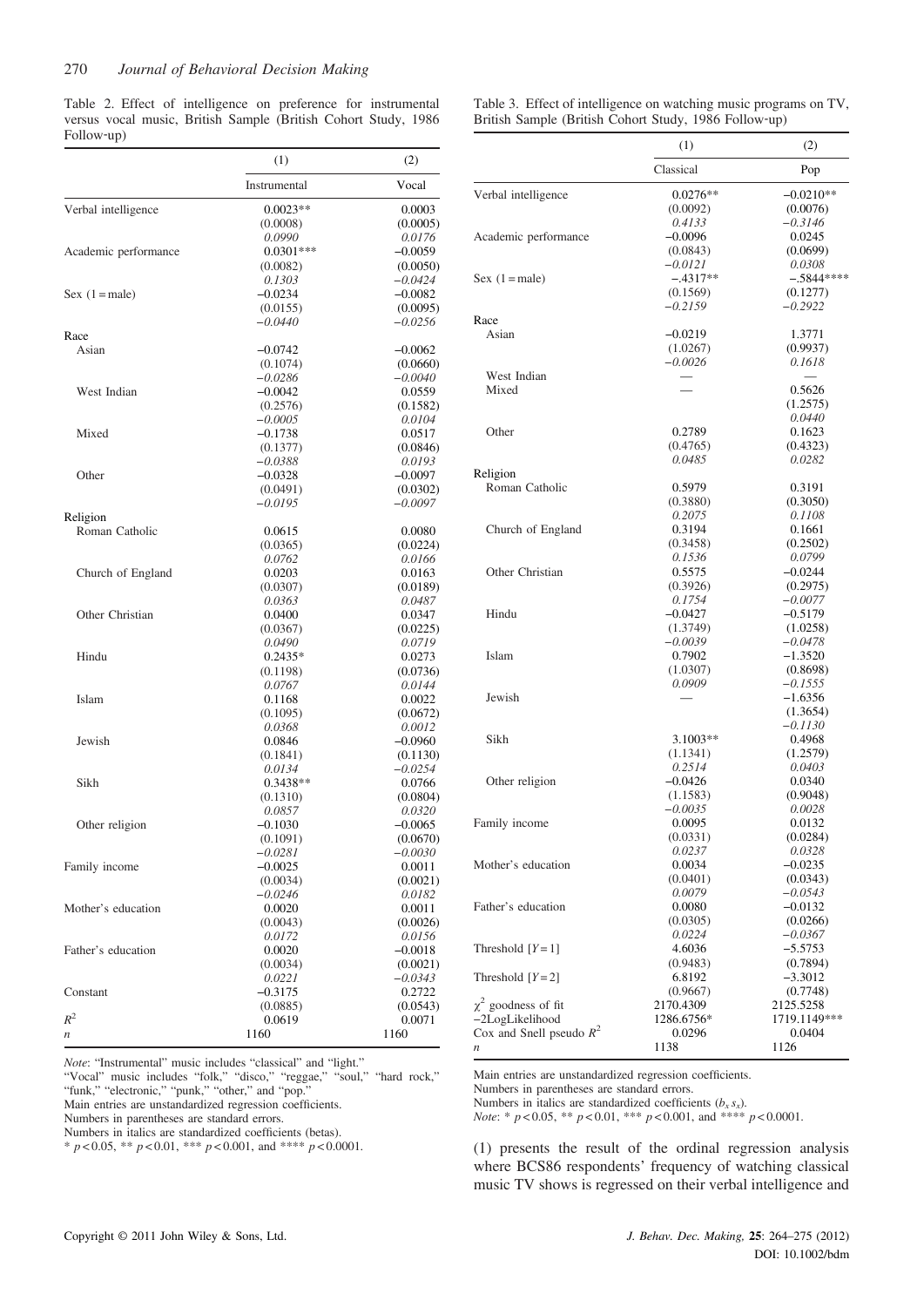a set of control variables. Despite the fact that less intelligent individuals may enjoy watching TV in general more than more intelligent individuals (Kanazawa, 2006), more intelligent British teenagers watch classical music on TV more frequently than their less intelligent counterparts. Net of the same sociodemographic variables as before, verbal intelligence has a significantly positive effect on the frequency of watching classical music TV programs  $(b = 0.0276, p < 0.01, \text{ beta} = 0.4133)$ ; its effect size, measured by x‐standardized regression coefficient (0.4133), is larger than that of any other variable included in the model. Sex and the Sikh religion are the only other variables included in the model that have significant effects; girls watch classical music programs on TV significantly more frequently than boys  $(b = -0.4109, p < 0.01, \text{beta} = -0.2054)$ , and Sikhs watch them significantly more frequently than atheists  $(b = 3.1003, p < 0.01, \text{beta} = 0.2514).$ 

Table 3, Column (2), presents the result of the ordinal regression analysis where BCS86 respondents' frequency of watching pop music TV shows is regressed on their verbal intelligence and a set of control variables. It shows that, consistent with the earlier findings with an American sample (Kanazawa, 2006), less intelligent British teenagers watch popular music on TV more frequently than their more intelligent counterparts. Net of the same sociodemographic variables as before, verbal intelligence has a significantly *negative* effect on the frequency of watching popular music TV programs  $(b = -0.0210, p < 0.01, \text{beta} =$ −0.3146). Sex is the only other variable included in the model that has a significant effect; once again, girls watch popular music programs on TV significantly more frequently than boys ( $b = -0.5904$ ,  $p < 0.0001$ , beta =  $-0.2952$ ). It is interesting to note that verbal intelligence has the opposite effects on the frequency of watching classical and popular music programs on TV, whereas sex has the same effect on both. The analysis of the BCS86 data presented in Tables 2 and 3 is consistent with the results from the American sample presented in Table 1 and supports the prediction of the Savanna‐IQ Interaction Hypothesis that more intelligent individuals are more likely to prefer (evolutionarily novel) instrumental music, whereas intelligence has no effect on preference for (evolutionarily familiar) vocal music.

For illustrative purposes, Figure 1 presents the mean IQ of GSS respondents by their preference for classical music. It shows that there is a clear monotonic relationship between IQ and preference for classical music in the American sample. GSS respondents who like classical music very much  $(n = 170)$  have a mean IQ of 107, those who like it  $(n=307)$  have a mean IO of 103, those who have mixed feelings about it (neither like it or dislike it)  $(n=240)$  have a mean IQ of 101, those who dislike it  $(n = 163)$  have a mean IQ of 95, and those who dislike it very much  $(n=91)$  have a mean IQ of 93. The association between IQ and preference for classical music is highly significant  $(F(4, 966) = 22.6970$ ,  $p < 0.00001$ ,  $n^2 = 0.0859$ ).

Similarly, Figure 2 presents the mean IQ of BCS86 respondents by their preference for classical music. It shows that the mean IQ of those who "usually listen to classical



Figure 1. Mean IQ by preference for classical music (U.S. General Social Survey, 1993). Note: Error bars represent the standard error for the mean



Figure 2. Mean IQ by preference for classical music (British Cohort Study, 1986 Follow-up). Note: Error bars represent the standard error for the mean

music" ( $n = 661$ ) is 107, whereas that among those who do not usually listen to classical music  $(n = 5000)$  is 100. The mean difference between the two groups of British teenagers is highly statistically significant  $(t(5659) = 11.8270$ ,  $p < 0.00001$ ).

# COGNITIVE COMPLEXITY OR EVOLUTIONARY NOVELTY?

One possible objection to our theory and empirical analyses above is that our dimension of evolutionary novelty, captured by the distinction between instrumental and vocal music, is confounded with cognitive complexity of music. For example, classical music, which is largely instrumental,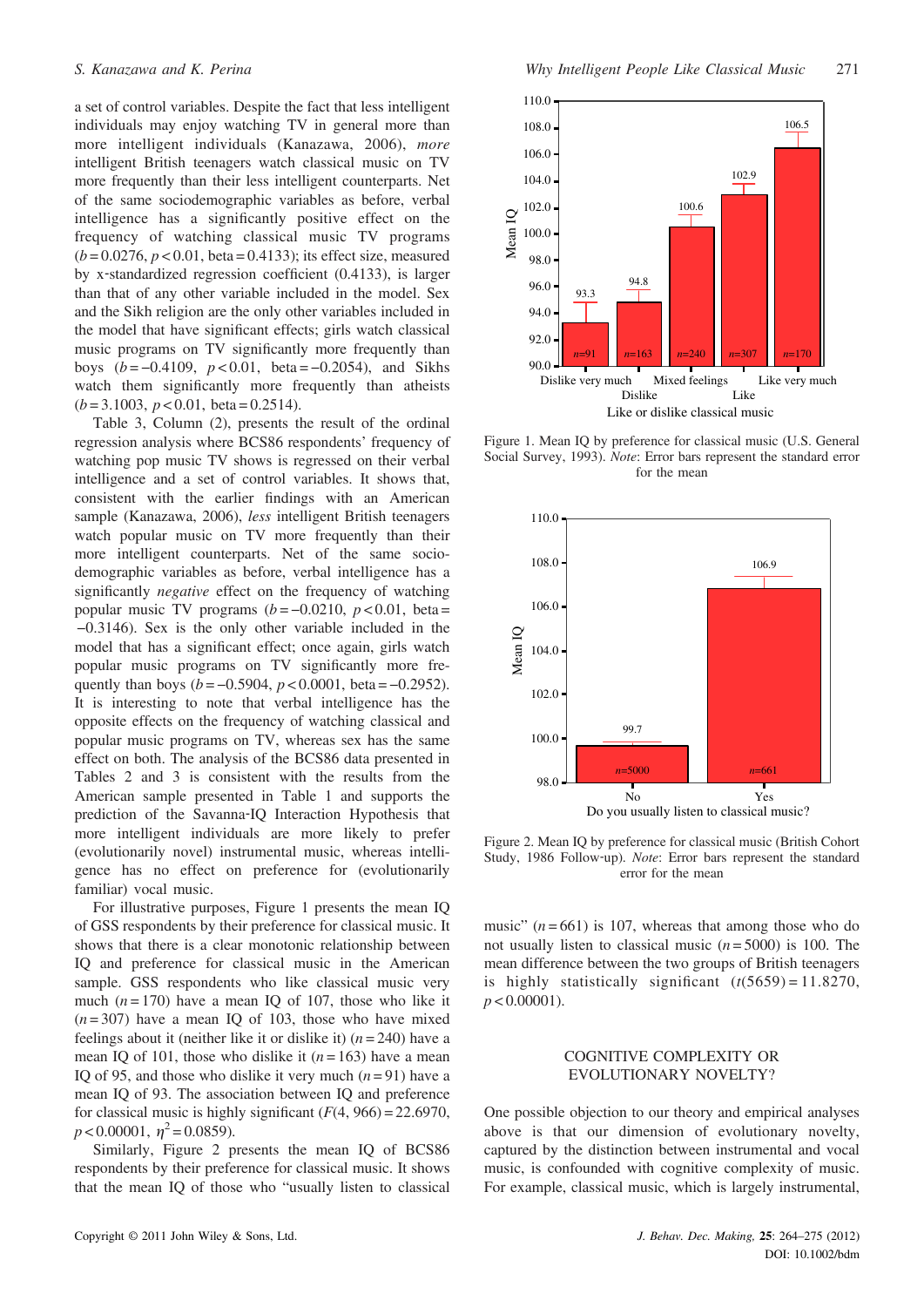is also cognitively complex; it is probably the most cognitively complex form of music in human history. On the other extreme, rap music, which is largely vocal, often to the exclusion of any discernible melodic structure, is also cognitively very simple. So critics may argue that the association between intelligence and preference for instrumental music that we demonstrate above is really an association between intelligence and cognitively complex forms of music. Research on "need for cognition" (Cacioppo & Petty, 1982) may lead one to expect such an association, although it is not clear whether need for cognition is strongly correlated with general intelligence (Bors, Vigneau, & Lalande, 2006; Cacioppo, Petty, Feinstein, & Jarvis, 1996; Fleischhauer et al., 2010).

In order properly to test this alternative hypothesis, we would ideally need a quantitative "cognitive complexity score" for each genre of music, in the form (classical  $= 5$ ,  $j$ azz = 4.5, etc.). Further, such "cognitive complexity scores" would ideally have been validated and widely in use. We searched the literature extensively, and consulted several experts in music perception, but have not been able to locate such "cognitive complexity scores" for different musical genres. They just do not seem to exist. Yet, most people seem to understand and agree intuitively that, for example, classical music and jazz are far more cognitively complex than, say, rap music. In the absence of quantitative and validated "cognitive complexity scores," we must rely on such intuitive senses of cognitive complexity of musical genres.

In our empirical exploration, we have chosen to inspect the correlation between intelligence and preference for each genre of music. Because the GSS 1993 data contain a larger number of musical genres than the BCS86 data (18 vs 12) and measure preference more precisely (five-point ordinal scale vs binary), we use the GSS 1993 data to test the alternative hypothesis. Using the BCS86 data produces substantively identical conclusions, however.

A potential problem with inspecting the correlation between intelligence and preference for a specific musical genre is that preferences for all musical genres are very highly correlated. It appears that there are people who like music, and there are those who do not, and those who like music like all types of music. For example, preference for classical music is positively and significantly correlated with preference for both bluegrass and reggae music; in fact, it is significantly positively correlated with preference for 12 of the 18 genres of music. A factor analysis shows that preferences for all 18 genres load on a single latent dimension with positive loadings. We therefore regress intelligence on preferences for all 18 musical genres simultaneously to examine the partial correlation between intelligence and preference for a given genre while holding constant preferences for all other genres.

Table 4, Column (1), presents the partial correlations between intelligence and preferences for all 18 musical genres. As suspected, preference for classical music is significantly positively correlated with intelligence. However, preference for big band is even more strongly positively correlated with it. It would be difficult to make the case that

|               |  | Table 4. Partial correlations between preferences for different |  |  |
|---------------|--|-----------------------------------------------------------------|--|--|
|               |  | music genres and intelligence, American Sample (General Social  |  |  |
| Survey, 1993) |  |                                                                 |  |  |

|                   | (1)          | (2)                 |
|-------------------|--------------|---------------------|
| Genre             | No controls  | With controls       |
| Big band          | 2.1172**     | $1.7627**$          |
|                   | (0.6437)     | (0.6194)            |
|                   | 0.1602       | 0.1366              |
| Blues or R&B      | 0.1512       | 0.2667              |
|                   | (0.6941)     | (0.6581)            |
|                   | 0.0108       | 0.0191              |
| <b>Bluegrass</b>  | 0.8014       | 1.3425              |
|                   | (0.7253)     | (0.6898)            |
|                   | 0.0566       | 0.0975              |
| Classical         | 1.8384**     | 1.0108              |
|                   | (0.6458)     | (0.6204)            |
|                   |              |                     |
|                   | 0.1540       | 0.0860              |
| Contemporary rock | $-0.0953$    | $-0.3574$           |
|                   | (0.6695)     | (0.6331)            |
|                   | $-0.0073$    | $-0.0282$           |
| Country western   | $-1.8759**$  | $-1.4840**$         |
|                   | (0.5774)     | (0.5481)            |
|                   | $-0.1471$    | $-0.1193$           |
| Folk              | 0.6612       | $-0.1889$           |
|                   | (0.6773)     | (0.6510)            |
|                   | 0.0474       | -0.0138             |
| Gospel            | $-2.4617***$ | $-1.3751*$          |
|                   | (0.5766)     | (0.5936)            |
|                   | $-0.1855$    | $-0.1052$           |
| Heavy metal       | $-1.0502$    | $-.1109$            |
|                   | (0.5478)     | (0.5433)            |
|                   | $-0.0861$    | $-0.0091$           |
| Jazz              | $-0.1418$    | $-0.2620$           |
|                   | (0.6657)     | (0.6493)            |
|                   | $-0.0107$    | $-0.0199$           |
| Latin             | 0.1557       | 0.1534              |
|                   | (0.6505)     | (0.6236)            |
|                   | 0.0113       | 0.0113              |
| Easy listening    | $-1.4360*$   | $-1.6884**$         |
|                   | (0.6119)     | (0.5840)            |
|                   | $-0.1060$    | $-0.1280$           |
| Broadway musicals | 0.8913       | 0.2417              |
|                   | (0.6444)     | (0.6448)            |
|                   | 0.0673       | 0.0185              |
| New age           | 0.6979       | 0.3228              |
|                   | (0.5711)     | (0.5381)            |
|                   | 0.0548       | 0.0258              |
| Oldies            | 1.1830       | 1.4068*             |
|                   | (0.6670)     | (0.6402)            |
|                   | 0.0834       | 0.1010              |
| Opera             | 0.8213       | 0.5876              |
|                   | (0.6562)     | (0.6220)            |
|                   | 0.0628       | 0.0457              |
| Rap               | $-2.1328***$ | –1.0121             |
|                   | (0.5839)     | (0.5602)            |
|                   | $-0.1662$    | -0.0796             |
| Reggae            | 0.9920       | 0.6675              |
|                   | (0.6025)     | (0.5668)            |
|                   | 0.0808       | 0.0548              |
|                   |              |                     |
| Constant          | 96.6085      | 66.6978<br>(5.4398) |
| $R^2$             | (3.7340)     |                     |
|                   | 0.2581       | 0.4100              |
| n                 | 564          | 517                 |

Note: Control variables included in Model (2) are age, race, sex, education, family income, religion, whether currently married, whether ever married, and number of children.

Main entries are unstandardized regression coefficients.

Numbers in parentheses are standard errors.

Numbers in italics are standardized coefficients (betas).

 $p < 0.05$ , \*\*  $p < 0.01$ , \*\*\*  $p < 0.001$ , and \*\*\*\*  $p < 0.0001$ .

big band music is more cognitively complex than classical music. On the other extreme, as suspected, preference for rap music is significantly negatively correlated with intelligence.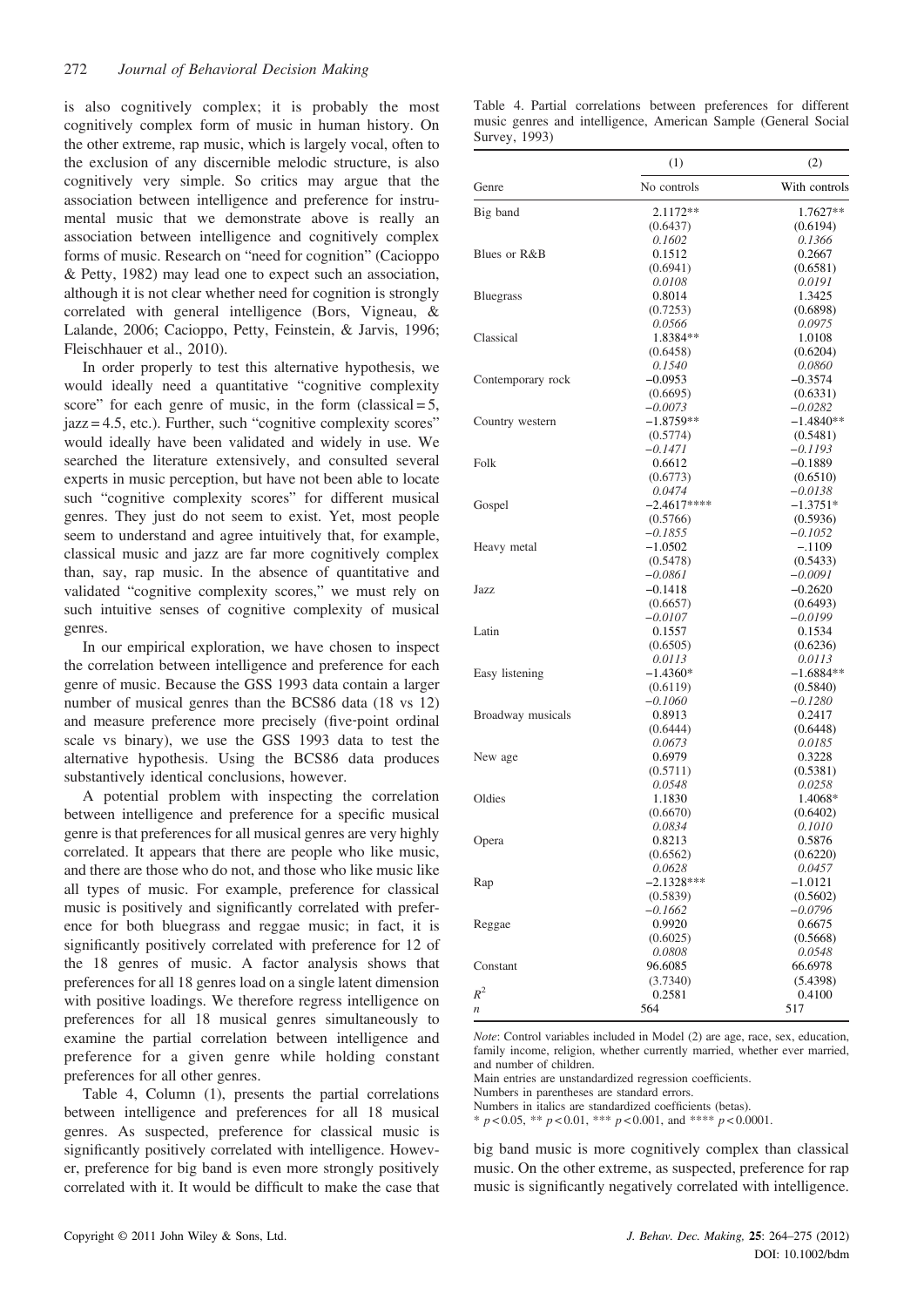However, preference for gospel music is even more strongly negatively correlated with it. It would be difficult to make the case that gospel is less cognitively complex than rap. (We might point out that, with its close link to religious rituals, gospel is a particularly evolutionarily familiar form of music [Mithen, 2005].) At the same time, preference for opera, another highly cognitively complex form of music, is not significantly correlated with intelligence. Its nonsignificantly positive correlation is smaller than those for oldies, reggae, or Broadway musicals. It would be difficult to make the case that oldies, reggae, or Broadway musicals are cognitively more complex than opera.

Table 4, Column (2), presents the model that also includes the same control variables included in the earlier analysis of the GSS data (age, race, sex, education, family income, religion, whether currently married, whether ever married, and number of children). When these additional controls are included in the model, the partial positive correlation between preference for classical music and intelligence is no longer statistically significant, whereas the partial correlation between preference for big band and intelligence remains statistically significantly positive. With the additional controls, the partial correlation for oldies is now statistically significantly positive. It would be very difficult to make the case that oldies are cognitively more complex than classical music. Rentfrow and Gosling (2003, p. 1241) categorize blues, jazz, classical, and folk music as "structurally complex," but the results presented in Table 4, Column (2), show that none of these genres are significantly correlated with intelligence. Two of the genres (folk and jazz) are nonsignificantly *negatively* correlated with intelligence. All in all, the analysis presented in Table 4 provides little support for the view that more intelligent individuals necessarily and uniformly prefer cognitively complex genres of music.

Given that we do not have quantitative and validated "cognitive complexity scores" for different musical genres, our conclusion in this section must remain tentative. Once such "cognitively complex scores" are constructed and validated, we will need to revisit the issue of the association between general intelligence and preference for cognitively complex music to see if such an association indeed exists. Our preliminary analysis suggests, however, that, unless it turns out that oldies and big band music are cognitively more complex than classical music and jazz, more intelligent individuals may not necessarily prefer cognitively complex music.

# DISCUSSION

The Savanna‐IQ Interaction Hypothesis, derived from a logical conjunction of the Savanna Principle and a theory of the evolution of general intelligence, suggests that more intelligent individuals may be more likely to acquire and espouse evolutionarily novel values and preferences than less intelligent individuals, whereas general intelligence may have no effect on the acquisition and espousal of evolutionarily familiar values and preferences. An earlier study (Kanazawa, 2010a) has shown that more intelligent individuals are more likely to be liberal and atheist, and more intelligent men (but not women) are more likely to value sexual exclusivity, than their less intelligent counterparts, because these values are evolutionarily novel. In this paper, we have extended the Hypothesis to musical tastes and preferences.

A recent theory of the evolution of music (Mithen, 2005) proposes that music and language may have a common precursor in a holistic, manipulative, multimodal, musical, and mimetic system of communication. If both language and music evolved out of song‐like utterances with emotional contents, as Mithen argues, then it follows that music in its evolutionary origin was always vocal and purely instrumental music is evolutionarily novel. If Mithen is right, then the Savanna‐IQ Interaction Hypothesis would suggest that more intelligent individuals are more likely to acquire a taste and preference for purely instrumental music, such as big band, classical, and easy listening, but general intelligence has no effect on the acquisition of taste for vocal music.

Our analyses of an American sample (1993 General Social Survey) and a British sample (1986 follow‐up of the British Cohort Study) show that more intelligent individuals are indeed more likely to prefer purely or largely instrumental music than less intelligent individuals, whereas intelligence has no effect on preference for purely or largely vocal music. More intelligent British teenagers watch classical music TV programs more frequently than their less intelligent classmates. Additional analyses provide little support for the alternative hypothesis that more intelligent individuals prefer cognitively more complex forms of music.

It is important to point out that, in every regression model, we control for the respondent's social class and education (by teacher-rated academic performance in the case of the BCS86 respondents, all of whom are still in school and thus have the same number of years of formal schooling). Although education has an independent partial effect on musical preference among both American and British respondents, the significant effect of intelligence remains. In no case does the respondent's social class (measured by annual family income and parents' education) have a significant effect on musical tastes. The significant effect of intelligence is not confounded by education or social class.

There are alternative explanations for the association between general intelligence and the preference for instrumental music. For example, individuals may want to signal their intelligence by publicly expressing their preferences for such evolutionarily novel, instrumental music as classical or jazz. However, such an explanation based on signaling does not explain why certain genres of music (such as classical or jazz) have come to be associated with higher intelligence. Why do intelligent individuals not signal their intelligence by publicly expressing their preference for country western or gospel music? The Savanna‐IQ Interaction Hypothesis can simultaneously explain the origin of the association between intelligence and certain genres of music and suggest that there may be empirical basis for the "stereotype" that intelligent individuals listen to classical or jazz music. Once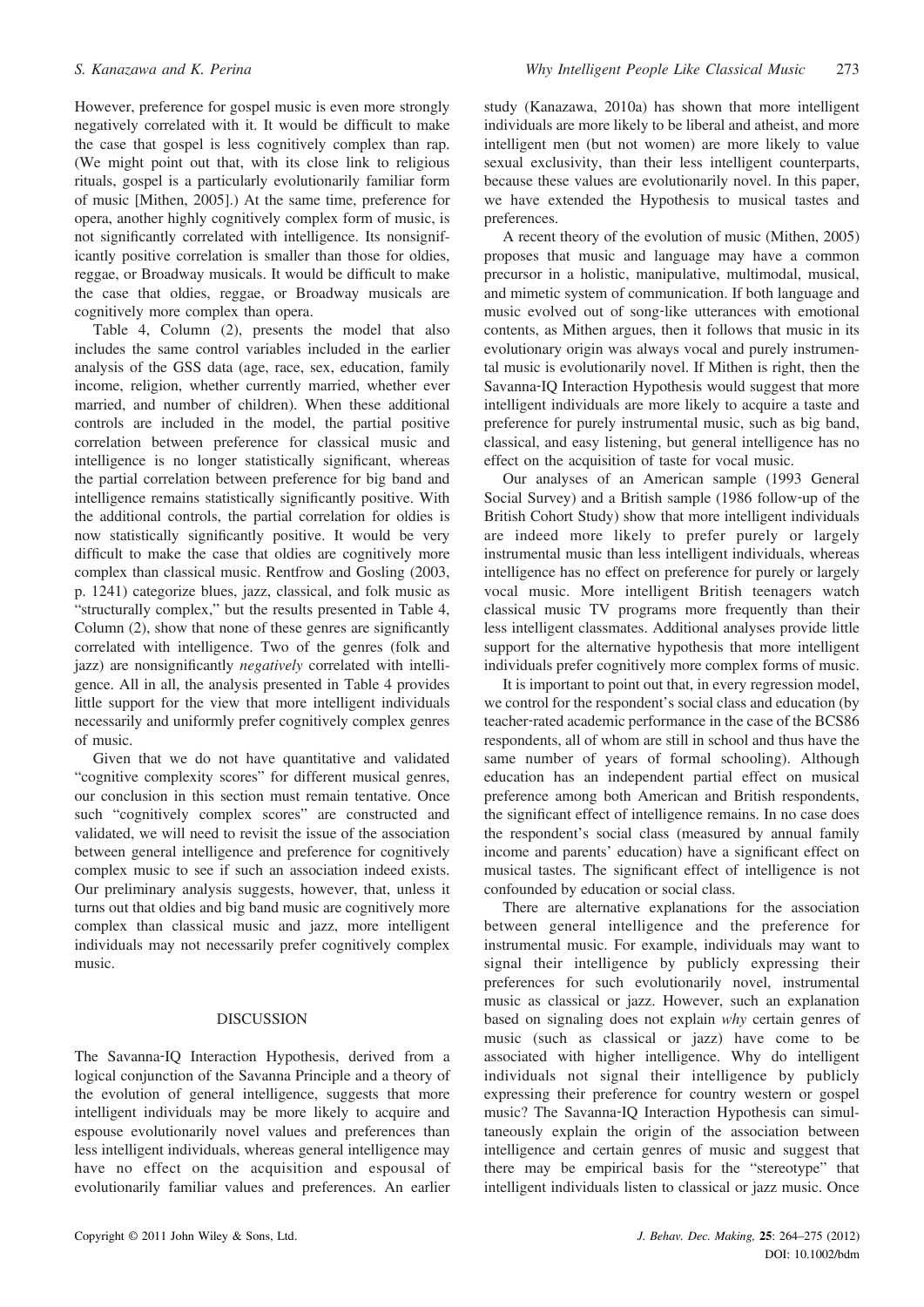the association between intelligence and preference for instrumental music is widely known, however, costly signaling may explain individuals' *motivation* to cultivate such preference as a signal for their intelligence.

It is important to note that, although the theory of the evolution of general intelligence (Kanazawa, 2004b, 2008) proposes that general intelligence originally evolved to solve evolutionarily novel and nonrecurrent adaptive problems, the Savanna‐IQ Interaction Hypothesis (Kanazawa, 2010a) does *not* suggest that evolutionarily novel preferences and values that more intelligent individuals are more likely to acquire and espouse are necessarily adaptive and increase their reproductive success in the current environment. It is not obvious how being a left‐wing liberal or atheist (Kanazawa, 2010a) or being nocturnal (Kanazawa & Perina, 2009) increases reproductive success today. And some of the evolutionarily novel preferences that more intelligent individuals are more likely to acquire and espouse, such as the consumption of alcohol, tobacco, and psychoactive drugs (Kanazawa & Hellberg, 2010), are manifestly detrimental to health and survival. The Savanna‐IQ Interaction Hypothesis does not predict that more intelligent individuals are more likely to acquire and espouse healthy and adaptive preferences and values, only evolutionarily novel ones.

#### ACKNOWLEDGEMENTS

We thank Jay Belsky, Tomas Chamorro‐Premuzic, Daniel Levitin, Nando Pelusi, Brent T. Simpson, and David Temperley for their comments on earlier drafts and other contributions.

#### **REFERENCES**

- Alexander, R. D., Hoogland, J. L., Howard, R. D., Noonan, K. M., & Sherman, P. W. (1979). Sexual dimorphisms and breeding systems in pinnipeds, ungulates, primates and humans. In N. A. Chagnon, & W. Irons (Eds.), Evolutionary biology and human social behavior: An anthropological perspective (pp. 402–435). North Scituate: Duxbury Press.
- Ariely, D., & Loewenstein, G. (2006). The heat of the moment: The effect of sexual arousal on sexual decision making. Journal of Behavioral Decision Making, 19, 87–98.
- Atran, S. (2002). In gods we trust: The evolutionary landscape of religion. Oxford: Oxford University Press.
- Bickerton, D. (1990). Language and species. Chicago: University of Chicago Press.
- Bors, D. A., Vigneau, F., & Lalande, F. (2006). Measuring the need for cognition: Item polarity, dimensionality, and the relation with ability. Personality and Individual Differences, 40, 819–828.
- Boyer, P. (2001). Religion explained: The evolutionary origins of religious thought. New York: Basic.
- Brown, S. (2000). The 'musilanguage' model of music evolution. In N. L. Wallin, B. Merker, & S. Brown (Eds.), The origins of music (pp. 271–300). Cambridge: MIT Press.
- Cacioppo, J. T., & Petty, R. E. (1982). The need for cognition. Journal of Personality and Social Psychology, 42, 116–131.
- Cacioppo, J. T., Petty, R. E., Feinstein, J. A., & Jarvis, W. B. G. (1996). Dispositional differences in cognitive motivation: The life and times of individuals varying in need for cognition. Psychological Bulletin, 119, 197–253.
- Chamorro‐Premuzic, T., & Furnham, A. (2007). Personality and music: Can traits explain how people use music in everyday life? British Journal of Psychology, 98, 175–185.
- Crawford, C. B. (1993). The future of sociobiology: Counting babies or proximate mechanisms? Trends in Ecology & Evolution, 8, 183–186.
- Deary, I. J. G., Batty, G. D., & Gale, C. R. (2008). Bright children become enlightened adults. Psychological Science, 19, 1–6.
- Ellis, L. (1998). Neodarwinian theories of violent criminality and antisocial behavior: Photographic evidence from nonhuman animals and a review of the literature. Aggression and Violent Behavior, 3, 61–110.
- Everett, D. L. (2005). Cultural constraints on grammar and cognition in Pirahã: Another look at the design features of human language. Current Anthropology, 46, 621–646.
- Fleischhauer, M., Enge, S., Brocke, B., Ullrich, J., Strobel, A., & Strobel, A. 2010. Same or different? Clarifying the relationship of need for cognition to personality and intelligence. Personality and Social Psychology Bulletin, 36, 82–96.
- Guthrie, S. E. (1993). Faces in the clouds: A new theory of religion. New York: Oxford University Press.
- Harvey, P. H., & Bennett, P. M. (1985). Sexual dimorphism and reproductive strategies. In J. Ghesquiere, R. D. Martin, & F. Newcombe (Eds.), Human sexual dimorphism (pp. 43–59). London: Taylor and Francis.
- Haselton, M. G., & Nettle, D. (2006). The paranoid optimist: An integrative evolutionary model of cognitive biases. Personality and Social Psychology Review, 10, 47–66.
- Hechter, M., Ranger‐Moore, J., Jasso, G., & Horne, C. (1999). Do values matter? An analysis of advanced directives for medical treatment. European Sociological Review, 15, 405–430.
- Herrnstein, R. J., & Murray, C. (1994). The bell curve: Intelligence and class structure in American life. New York: Free Press.
- Huang, M.-H., & Hauser, R. M. (1998). Trends in black-white testscore differentials: II. The WORDSUM vocabulary test. In U. Neisser (Ed.), The rising curve: Long-term gains in IQ and related measure (pp. 303–332). Washington, D.C.: American Psychological Association.
- Jackendoff, R. (2000). Foundations of language: Brain, meaning, grammar, evolution. Oxford: Oxford University Press.
- Kalmus, H., & Fry, D. B. (1980). On tune deafness (dysmelodia): Frequency, development, genetics and musical background. Annals of Human Genetics, 43, 369–382.
- Kanazawa, S. (2001). De gustibus est disputandum. Social Forces, 79, 1131–1163.
- Kanazawa, S. (2002). Bowling with our imaginary friends. Evolution and Human Behavior, 23, 167–171.
- Kanazawa, S. (2004a). The Savanna Principle. Managerial and Decision Economics, 25, 41–54.
- Kanazawa, S. (2004b). General intelligence as a domain‐specific adaptation. Psychological Review, 111, 512–523.
- Kanazawa, S. (2006). Why the less intelligent may enjoy television more than the more intelligent. Journal of Cultural and Evolutionary Psychology, 4, 27–36.
- Kanazawa, S. (2008). Temperature and evolutionary novelty as forces behind the evolution of general intelligence. Intelligence, 36, 99–108.
- Kanazawa, S. (2009). Evolutionary psychology and crime. In Walsh, A., & Beaver, K. M. (Eds.), Biosocial criminology: New directions in theory and research (pp. 90–110). New York: Routledge.
- Kanazawa, S. (2010a). Why liberals and atheists are more intelligent. Social Psychology Quarterly, 73, 33–57.
- Kanazawa, S. (2010b). Evolutionary psychology and intelligence research. The American Psychologist, 65, 279–289.
- Kanazawa, S., & Hellberg, J. E. E. U. (2010). Intelligence and substance use. Review of General Psychology, 14, 382–396.
- Kanazawa, S., & Novak, D. L. (2005). Human sexual dimorphism in size may be triggered by environmental cues. Journal of Biosocial Science, 37, 657–665.